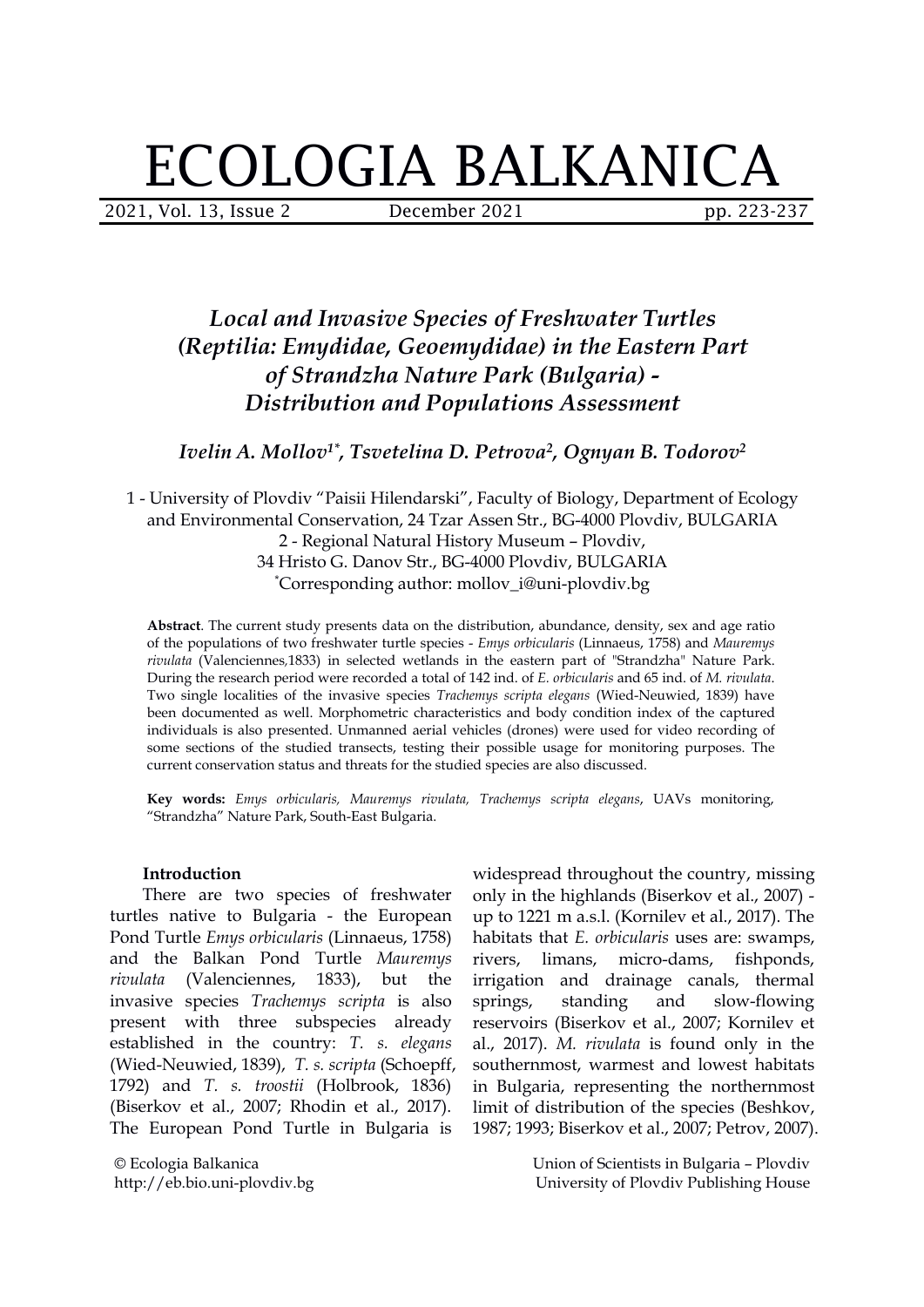The maximum altitude at which it is registered is 474 m. (Kornilev et al., 2017). The distribution of the two native species of freshwater turtles partially overlaps only in the southern parts of the country. The Eastern part of the "Strandzha" Nature Park is one of the few places in Bulgaria where the two native species can be observed together.

There are relatively few studies on the ecology of freshwater turtles in the country. The data from this study will help to prepare an assessment of the state for their populations in the eastern part of "Strandzha" Nature Park and possibly to predict their future development.

#### **Material and Methods**

#### *Study area*

The study was conducted in the period June - August 2021 on the territory of "Strandzha" Nature Park, which overlaps with NATURA2000 protected area - "1007 Strandzha", with code BG0001007. The mouths of the rivers Silistar and Veleka were studied, as well as several smaller rivers flowing into the Black Sea - north and south of the town of Ahtopol. Also, the studied areas fall within the boundaries of several protected areas: Protected Area "Estuary of the Veleka River", Protected Area "Silistar" and Nature monument "Nakovo Kladenche".<br>These are important habitats for local species of freshwater turtles, included in the National System for Monitoring the State of 1995; Sutherland, Biological Diversity (Tsankov et al., 2016).

#### *Field surveys*

The turtles were identified visually using binoculars "MINOX BF 10x25 BR" (MINOX GmbH Walter Zapp.). The field guides by Bannikov (1977) and Biserkov et al. (2007) were used for determine the native species and the CITES Identification Guide - Turtles & Tortoises (Charette, 1999) and the Global Invasive Species Database (ISSG, 2021) for determine the invasive species.

In the present work, the density and the abundance of freshwater turtle populations

were studied by the linear transect method (Sutherland, 2000), following the appropriate habitat types (river banks, nearby small standing water basins). The transects we used are given in Fig. 1: Transect №1 - from the river mouth to the bridge over Veleka River; Transect №2 (upstream from the bridge of Veleka River - covered by boat; Transect №3 (Silistar River); Transect №4 (NM "Nakovo kladenche") and Transect №5 (Ahtopol Town).

The transects for Veleka and Silistar Rivers have a fixed width of 50 m (25 m on each side of the medial line of observation), and for the smaller rivers near the town of Ahtopol they have a fixed width of 10 m (5 m on each side of the medial line of observation). The density was calculated by the following formula:

$$
D_e = \frac{n}{2r} \times 10000,
$$

where:

D<sup>e</sup> - population density (number of individuals per ha);

n - number of observed individuals;

r - transect width (in meters);

l - transect length (in meters).

To compare the data on the numbers of the individuals of the populations of the two native species, we used the abundance parameter (Ab). Abundance is defined as the total number of individuals of a given species found in a given territory (Turpie, 2000). Due to the difference in the widths of the transects, the following formula was used for better comparison and analysis of the data from the present thesis:

$$
Ab = \frac{n}{L} \cdot 1000,
$$

where:

abundance (number of individuals per 1000 linear meters - l.m.);

n - number of observed individuals;

L - studied area in linear meters.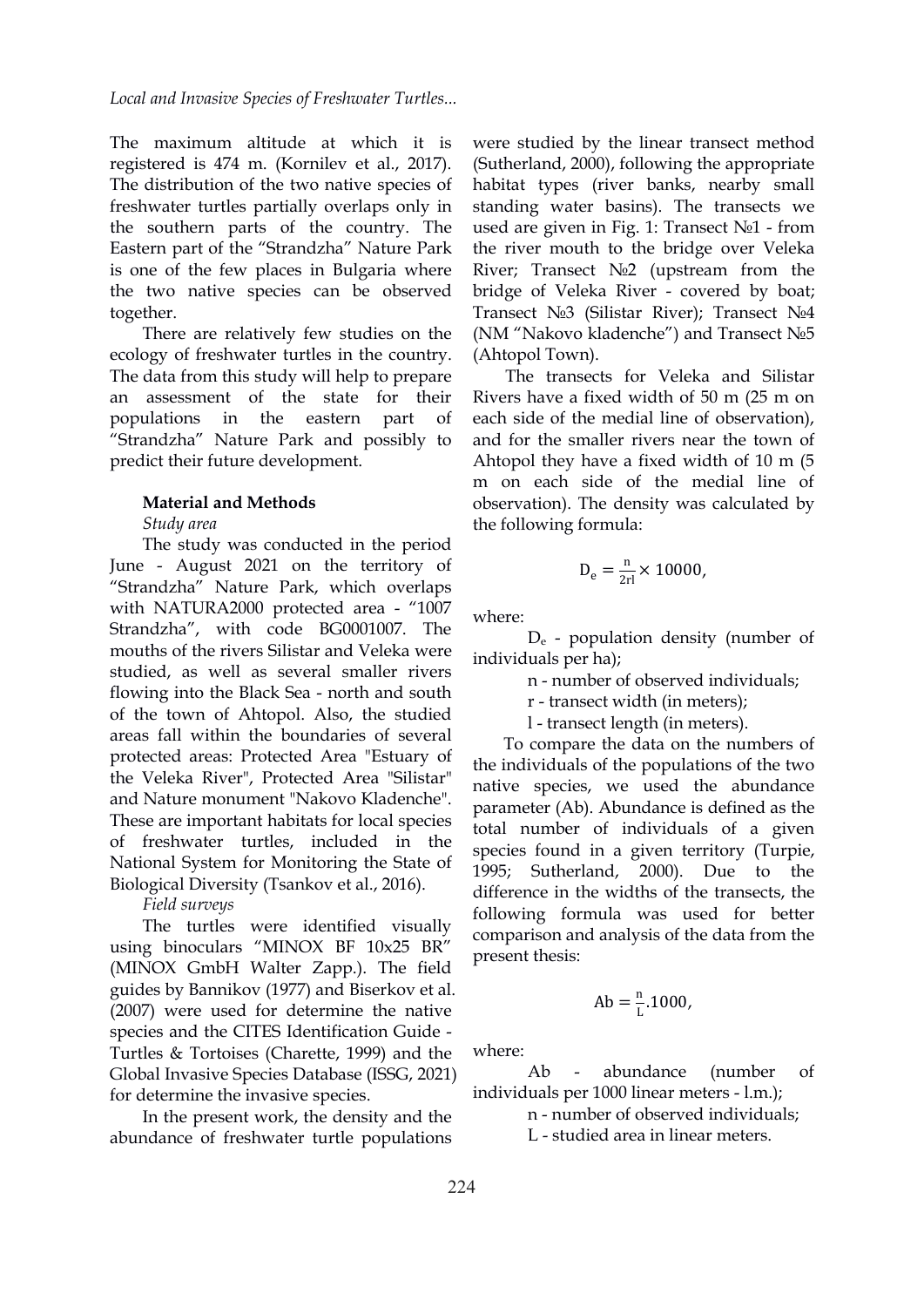In some cases, the turtles are caught by hand or with the help of a fishing net, for more morphometric parameters (SCL - straight carapace length, MPL - maximum plastron length, H - height of the shell and MCW maximum carapace width (measured at the widest part) (following Mazzotti, 1995 and Alcayde, 2007), measured in millimeters (mm), with a caliper (with an accuracy of 0.1 mm - Fig. 2, as well as body weight (BW) in grams(g),

accurate determination; taking some possible, following characteristics, indicated by measured with a digital scale "WeiHeng" with an accuracy of 10 g); determination of sex (where Biserkov et al. (2007) and Zuffi & Gariboldi (1995) and age of the individuals, based on carapace length (individuals with carapace length of less than 110 mm were considered juveniles (according to Ayaz & Çiçek (2011); between 110 and 140 mm - subadults (according to Kotenko, 2000) and individuals over 140 mm were considered adults.



**Fig. 1.** Locations of the used transects for the field studies (explanations are in the text).



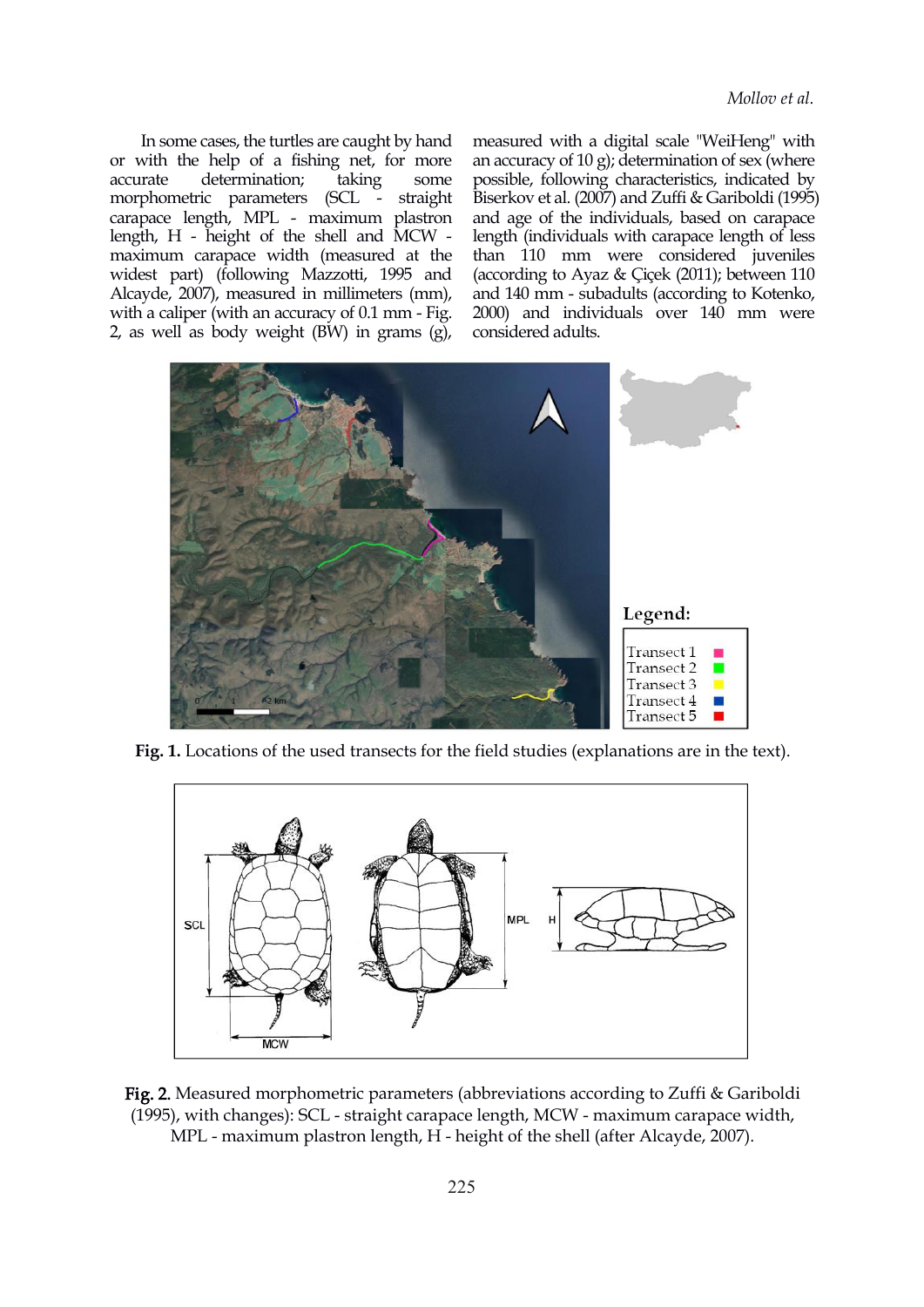*Local and Invasive Species of Freshwater Turtles...*

The body condition index (BCI) is used to assess the health status of individuals, which is widely used in conservation ecology, as it provides indirect data on the quality of habitat (Stevenson & Woods, 2006). The body condition index (BCI) used in the present work is defined in the sense of Willemsen & Hailey (2002), by the formula:

BCI=log<sup>10</sup> BW/BW',

where: BCI – body condition index;

BW' – the expected weight of the individual as a function of size.

The expected weight of the individuals is obtained according to the modified ellipsoid volume formula (after Loehr et al., 2004 and Alcayde, 2007):

$$
BW' = \frac{\pi \times SCL \times H \times MCW}{6000}
$$

A BCI value  $= 0$  indicates that the observed weight is equal to the expected weight; values above "0" indicate good health of the individual due to good environmental conditions, while negative values indicate poor physical condition as a result of poor nutrition or some kind of stress (Stevenson & Woods, 2006; Alcayde, 2007).

The team conducting the field research has an up-to-date permit issued by the

MOEW (№ 870 / 29.04.2021) pursuant to Ordinance № 8 (Promulgated State Gazette No. 4 / 16.01.2004) on the terms and conditions for issuing permits for exemptions from the prohibitions introduced by the Law on the Biological Diversity of Animal and Plant Species from Annexes № 2, 3 and 4.

BW - the actual weight of the individual; and their graphic presentation (Hammer et al.,  $\frac{\pi \times \text{SCL} \times \text{H} \times \text{MCW}}{6000}$ . Whitney U-test for independent pairs) were QGIS 3.16.6-Hannover (QGIS.org, 2021) and Garmin BaseCamp (Garmin Ltd., 1996-2021) were used for geographical visualization of the collected data. The statistical package PAST v. 4.0 was used for the statistical processing of the data 2001). The data were analyzed by descriptive statistics and presented graphically by Box & Whiskers plots. A Shapiro-Wilk test was used for testing the normal distribution of the data (Shapiro & Wilk, 1965). When comparing or looking for differences between individual variables, nonparametric tests  $(\chi^2$ -test, Mannapplied, in the absence of a normal distribution of data (Fowler et al. 1998). Differences with p<0.05 [α=5%] were considered statistically significant.

# Results

## *Spatial distribution*

The distribution of the three registered species of freshwater turtles (*E. orbicularis, M. rivulata and T. s. elegans*) in the study area is presented in Fig. 3, 4 and 5.



**Fig. 3.** Distribution of the European Pond Turtle (*Emys orbicularis*) in the eastern part of NP "Strandzha".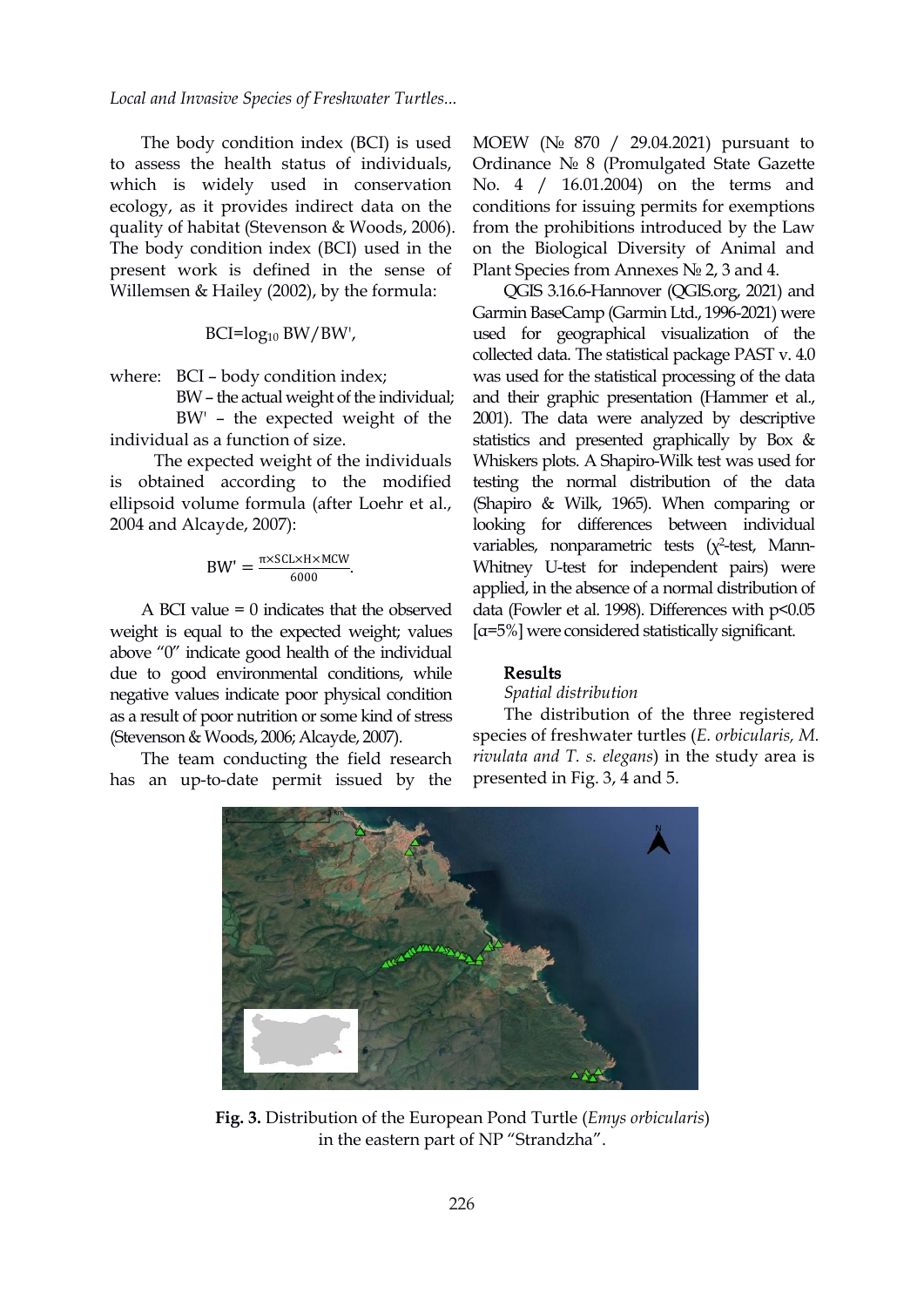

**Fig. 4.** Distribution of the Balkan Pond Turtle (*Mauremys rivulata*) in the eastern part of NP "Strandzha".



**Fig. 5.** Distribution of the Red-eared slider (*Trachemys scripta elegans*) in the eastern part of NP "Strandzha".

In total, in all studied areas, for the period of the study, we recorded 142 ind. *E. orbicularis,* 65 ind. *M. rivulata* and 2 ind. *T. s. elegans.* For Veleka River - a total of 89 ind. *E. orbicularis* and 16 ind. *M. rivulata,* indicating that *E. orbicularis* is the predominant species. The results of the study at the mouth of the Silistar River show a sympatric distribution of the two local species, with a total of 45 ind. *E. orbicularis* and 44 ind. *M. rivulata.* From the invasive species *T. s. elegans,* we recorded 2 ind. along the Veleka River (upstream

above the bridge and in a small spillway near the river mouth).

Fig. 6 and 7 show the spatial distribution of *E. orbicularis* and *M. rivulata* along the rivers Veleka and Silistar - the two rivers with the most registered individuals of the target species. The distance from each recorded point of an observed individual or group of individuals of each species to the river mouth is measured by the actual river kilometers, and the graphs show the mean values and the standard deviation.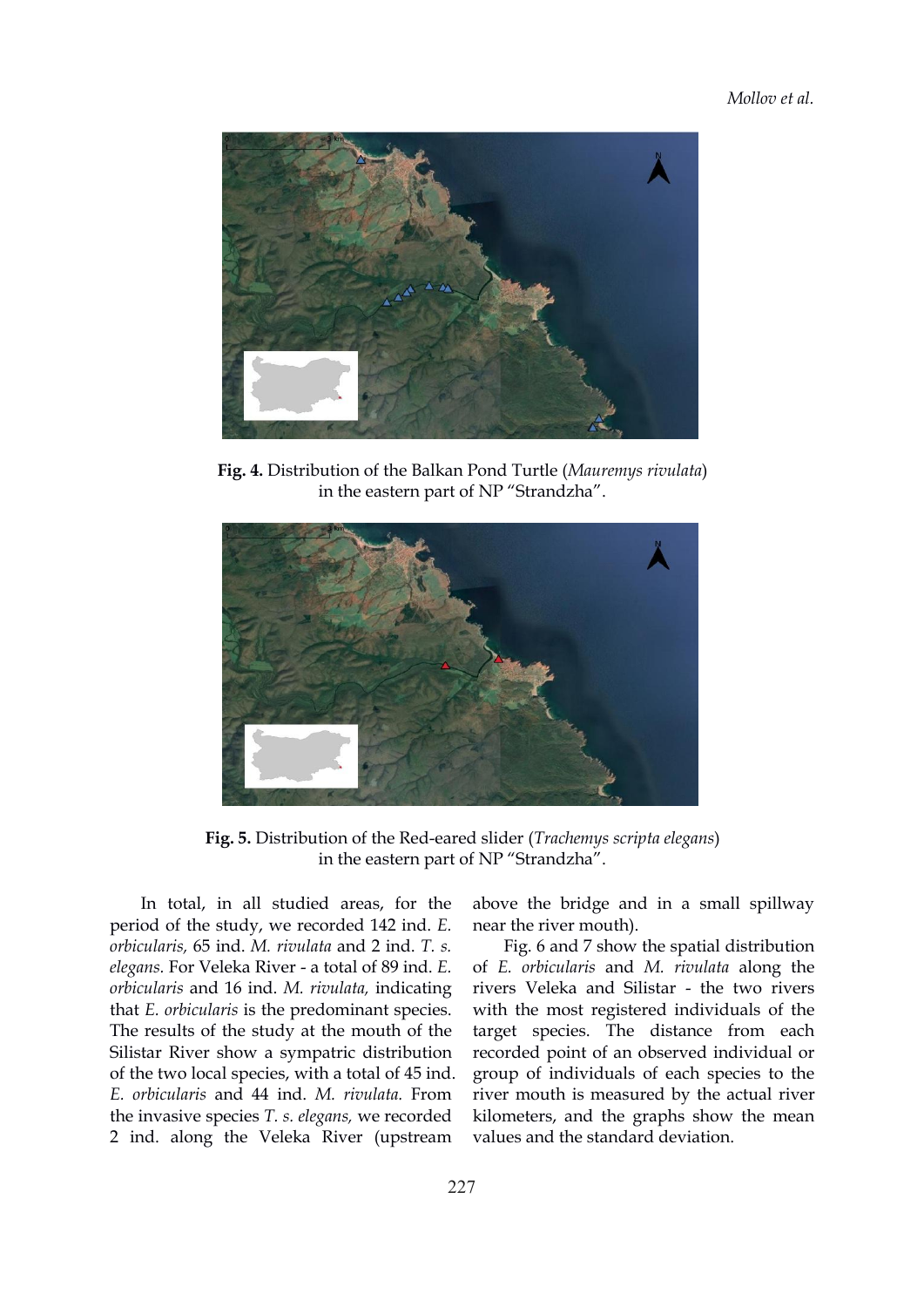







In the area of the Veleka River *E. orbicularis* is distributed mainly in the lower to middle parts of the studied area, while *M. rivulata* is observed mostly in the middle to the upper parts (Fig. 6). Although we did not find a statistically significant difference in the calculated distances from the estuary between the two species (Man- Whitney test: U=166.00, z=-1.44, p=0.15), the minimum distances are quite different (741 m for

*E. orbicularis* and 2422 m for *M. rivulata*), while the maximums are similar (4463 m vs. 4491 m). Most likely, this result is due to the strong degree of disturbance by people from the estuary to about 2000 m upstream.

Similar to our results on the spatial distribution of the two species of native aquatic turtles at Veleka River from the bridge to 4.5 km upstream were reported by Popgeorgiev et al. (2017), who survey the river by boat using a slightly different methodology. However, the results they obtained also showed the prevalence of *M. rivulata* in the middle and upper parts of the study area, while *E. orbicularis* was found mainly in the lower and middle parts.

Along the Silistar River, the opposite trend was observed in the spatial distribution of the two species, as *M. rivulata* was recorded mainly closer to the river mouth, where there is a strong degree of disturbance by humans (Fig. 7). We did not record a statistically significant difference in the measured distances from the estuary to the individuals (Man-Whitney test: U=37.00, z=-1.48, p=0.14), although there is a visible difference in maximum values (1071 m for *E. orbicularis* and 563 m for *M. rivulata*), at very close minimum values. During our field work we observed a large accumulation of freshwater turtles near the bridge at the beach, at the river mouth of Silistar. The reason for this was the tourists in the area who threw food (bread) into the river, which may be the probable reason for the observed trend in the spatial distribution there.

#### *Abundance and density of the populations*

Data on the numbers, abundance and density of the studied five transects are presented in Table 1.

**Table. 1.** Numbers, abundance and density of the recorded species of turtles in Transect №1 (from the mouth of the river to the bridge over Veleka River). *Legend:* N - numbers, Ab - abundance (ind./1000 l.m.), D - density (ind./ha), ± - standard deviation,\*- individuals registered with a drone.

| <b>Species</b>                                                                 |   | <b>June</b>          |  | July | August |  |  | Total |      |      |  |
|--------------------------------------------------------------------------------|---|----------------------|--|------|--------|--|--|-------|------|------|--|
|                                                                                | N | Ab D N Ab D N Ab D N |  |      |        |  |  |       | Ab   |      |  |
| Emys orbicularis 19 11.88 1.19 1 0.63 0.06 1 0.63 0.06 21 13.13±6.50 1.31±0.65 |   |                      |  |      |        |  |  |       |      |      |  |
| Emys orbicularis* - - - 0 0.00 0.00 1 0.63 0.06 1                              |   |                      |  |      |        |  |  |       | 0.63 | 0.06 |  |
| Trachemys scripta 1 0.63 0.06 0 0.00 0.00 0 0.00 0.00                          |   |                      |  |      |        |  |  |       | 0.63 | 0.06 |  |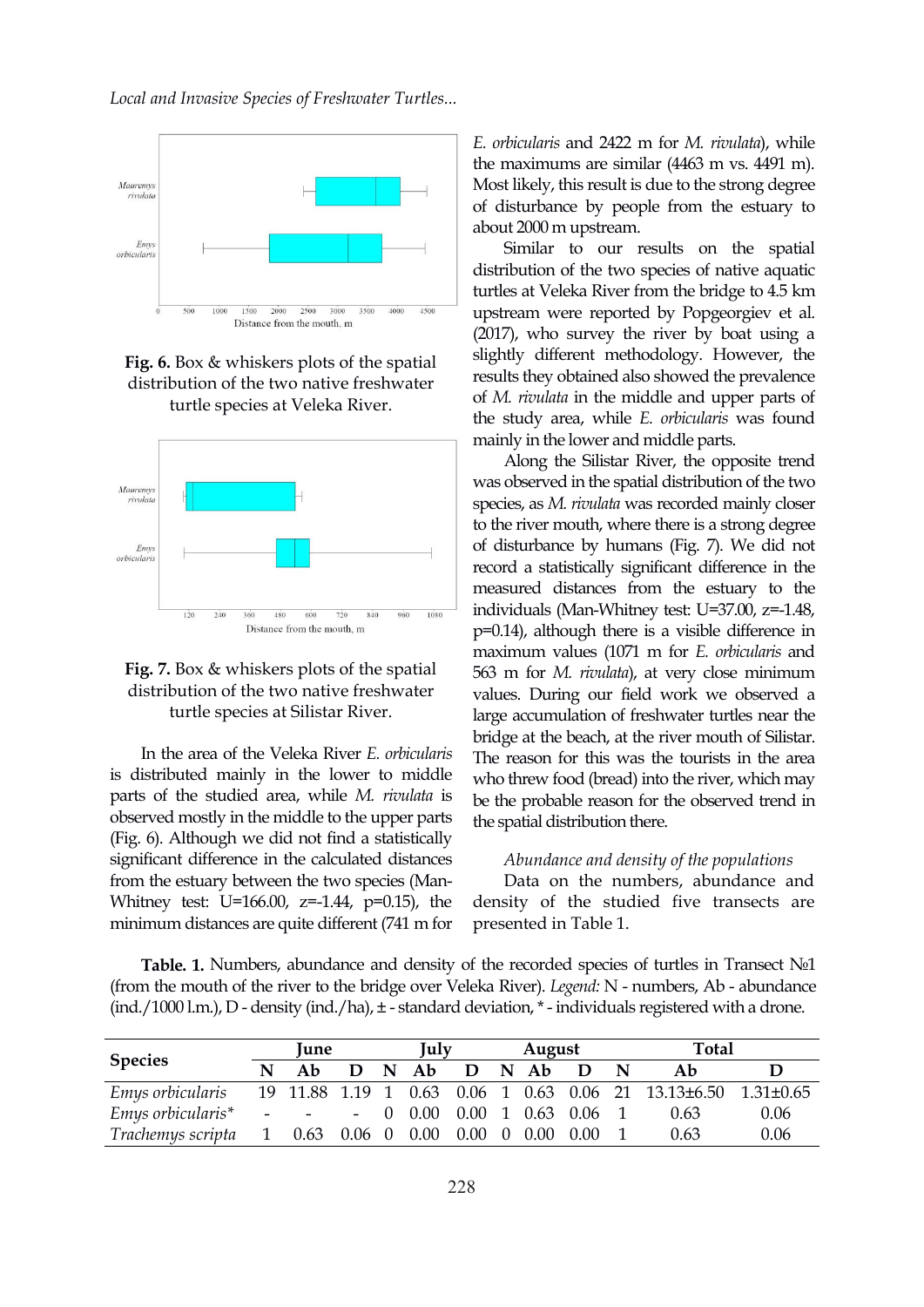**Table 2.** Numbers, abundance and density of the recorded species of turtles in Transect №2 (Veleka River). *Legend:* N - numbers, Ab - abundance (ind./1000 l.m.), D - density  $(ind./ha), \pm$  - standard deviation.

| <b>Species</b>                                                                  | <b>lune</b> | <b>Iulv</b> |  |  | August |                        |  | Total |      |      |
|---------------------------------------------------------------------------------|-------------|-------------|--|--|--------|------------------------|--|-------|------|------|
|                                                                                 |             |             |  |  |        | N Ab D N Ab D N Ab D N |  |       | Ab   |      |
| Emys orbicularis 30 9.09 0.91 22 6.67 0.67 16 4.85 0.48 68 20.61±2.13 2.06±0.21 |             |             |  |  |        |                        |  |       |      |      |
| Mauremys rivulata 1 0.30 0.03 1 0.30 0.30 14 4.24 0.42 16 4.85±2.27 0.48±0.23   |             |             |  |  |        |                        |  |       |      |      |
| Trachemys scripta 0 0.00 0.00 1 0.30 0.30 0 0.00 0.00 1                         |             |             |  |  |        |                        |  |       | 0.30 | 0.03 |

**Table 3.** Numbers, abundance and density of the recorded species of turtles in Transect №3 (Silistar River). *Legend:* N - numbers, Ab - abundance (ind./1000 l.m.), D - density  $(ind./ha), \pm$  - standard deviation,  $*$  - individuals registered with a drone.

| <b>Species</b>                                                                    | <b>lune</b> |  |  | July |  |  | August                               |  |  | <b>Total</b> |      |  |
|-----------------------------------------------------------------------------------|-------------|--|--|------|--|--|--------------------------------------|--|--|--------------|------|--|
|                                                                                   |             |  |  |      |  |  | $N$ Ab $D$ $N$ Ab $D$ $N$ Ab $D$ $N$ |  |  | Ab           |      |  |
| Emys orbicularis 2 1.43 0.06 11 7.86 0.33 32 22.86 0.97 45 32.14±11.00 1.36±0.47  |             |  |  |      |  |  |                                      |  |  |              |      |  |
| Emys orbicularis* - - - 3 2.14 0.09 5 3.57 0.15 8 5.71±1.01 0.24±0.04             |             |  |  |      |  |  |                                      |  |  |              |      |  |
| Mauremys rivulata 0 0.00 0.00 12 8.57 0.36 32 22.86 0.97 44 31.43±11.55 1.33±0.49 |             |  |  |      |  |  |                                      |  |  |              |      |  |
| Mauremys rivulata* - - - 0 0.00 0.00 1 0.71 0.03 1 0.71                           |             |  |  |      |  |  |                                      |  |  |              | 0.03 |  |

**Table 4.** Numbers, abundance and density of the recorded species of turtles in Transect №4 (NM "Nakovo kladenche"). *Legend:* N - numbers, Ab - abundance (ind./1000 l.m.), D density (ind./ha), ± - standard deviation, \* - individuals registered with a drone.

| <b>Species</b>                                                              | <b>June</b> |  | July |  |  | August |                                      |  | Total |      |  |  |
|-----------------------------------------------------------------------------|-------------|--|------|--|--|--------|--------------------------------------|--|-------|------|--|--|
|                                                                             |             |  |      |  |  |        | $N$ Ab $D$ $N$ Ab $D$ $N$ Ab $D$ $N$ |  | - Ab  |      |  |  |
| Emys orbicularis 0 0.00 0.00 1 0.91 0.45 4 3.64 1.82 5 4.55±1.89 2.27±0.95  |             |  |      |  |  |        |                                      |  |       |      |  |  |
| Emys orbicularis* - - - 1 0.91 0.45 0 0.00 0.00 1 0.91                      |             |  |      |  |  |        |                                      |  |       | 0.45 |  |  |
| Mauremys rivulata 0 0.00 0.00 0 0.00 0.00 5 4.55 2.27 5 4.55±2.62 2.27±1.31 |             |  |      |  |  |        |                                      |  |       |      |  |  |

**Table 5.** Numbers, abundance and density of the recorded species of turtles in Transect №5 (Ahtopol Town). *Legend:* N - numbers, Ab - abundance (ind./1000 l.m.), D - density (ind./ha), ± - standard deviation, \* - individuals registered with a drone.

| <b>Species</b>    |   | <b>lune</b> |   |             | <b>Iuly</b>                             |                           |             | August |          |                 |                      |
|-------------------|---|-------------|---|-------------|-----------------------------------------|---------------------------|-------------|--------|----------|-----------------|----------------------|
|                   | N | Ab          | D | $\mathbf N$ | Ab                                      | D                         | $\mathbf N$ | Ab     | D        |                 | <b>Total</b><br>0.36 |
| Emys orbicularis  |   |             |   |             | 2 1.43 0.71 0 0.00                      | $0.00 \quad 1 \quad 0.71$ |             |        | $0.36$ 3 | $2.14 \pm 0.71$ | $1.07 \pm 0.36$      |
| Emys orbicularis* |   |             |   |             | والمستناد والمستنقي والمستنقر والمستنقر |                           |             | 0.71   | 0.36     |                 |                      |

lower reaches of the Veleka River (up to 4 km from the mouth) "the numbers of *M. rivulata* is at least a few dozen individuals". In our study at Veleka River a total of 89 ind.

According to Beshkov (1987), along the According to the same author "along the According to Beshkov (1987), along the According to the same author "along the lower reaches of the Veleka River (up to 4 river flowing into the sea on the northern km from the mouth) "the numbers of *M.* beach near Ahtopo river flowing into the sea on the northern beach near Ahtopol" are registered 3 ind. *M. rivulata* and 10 ind. *E. orbicularis,* later Beshkov (1993) reported that the populations of both species from this locality were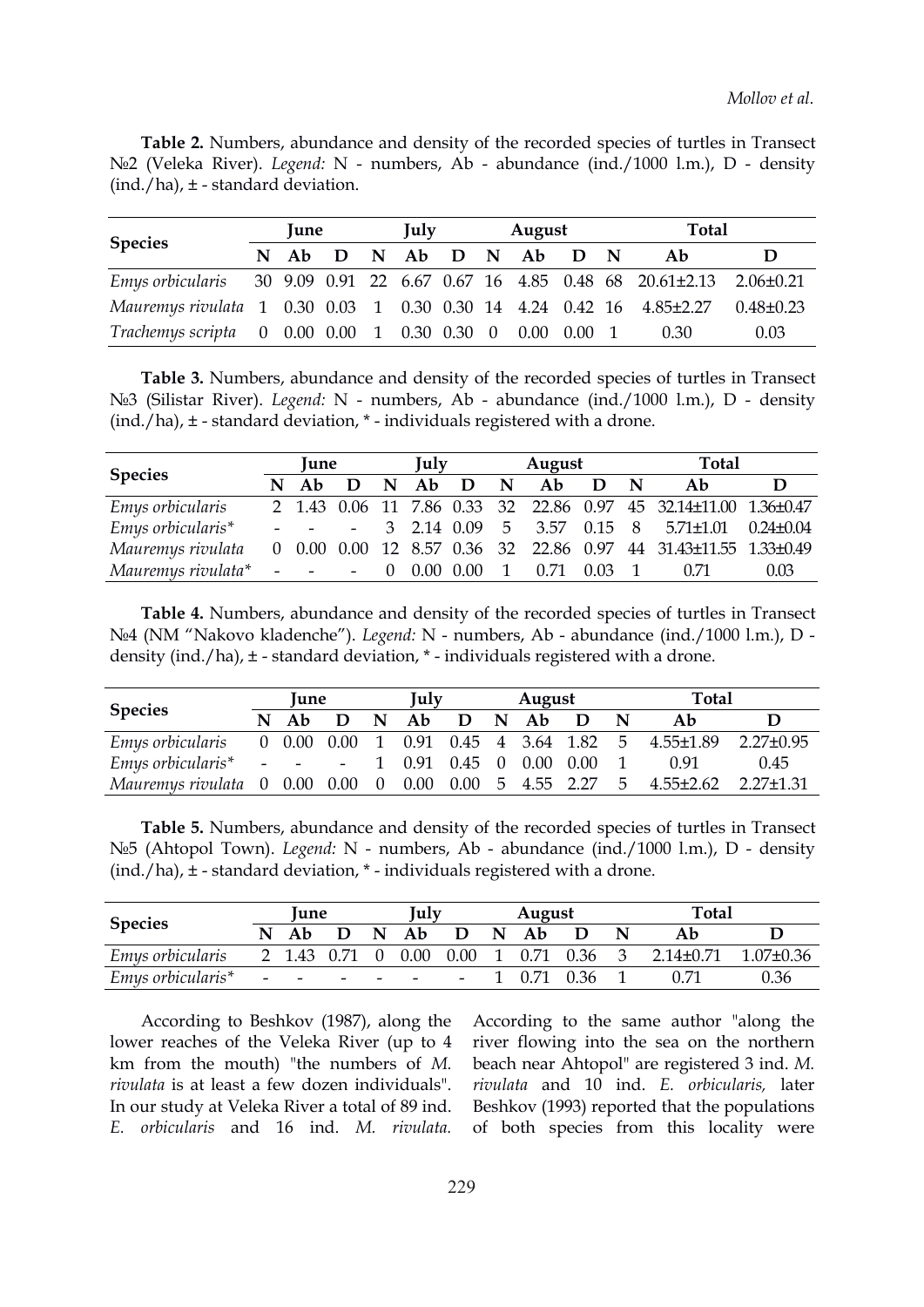completely destroyed. Unfortunately, we also did not find any aquatic turtles at this locality during our study.

In a study by Popgeorgiev (2008) on the negative effects of fires in the Eastern Rhodopes and Sakar Mts., the author reports the following values for abundance (Ab) of the populations of *E. orbicularis* from several studied areas during the period 2004-2006. A Güçlü & Türkozan (2010) total of 64 individuals have been identified near the village of Rogozinovo in the control sample (K)  $(Ab = 2.94 \text{ ind.}/1000 \text{ l.m.})$ , near the village of Kolets, a total of 12 ind.  $(Ab =$  $0.11$  ind./1000 l.m.) in the control sample  $(K)$ , near the village of Ostar Kamak, a total of 64 ind. (Ab = 0.60 ind./1000 l.m.) in control sample  $(K)$ . In the area of the village of Gorno Lukovo 1individual of the species *M. rivulata* (Ab = 0.06 ind./1000 l.m.) was recorded in the control sample (K) and in a sample from the burned area (P), and near the village of Gorno Bryastovo *E. orbicularis* was recorded only in the dam in the burned area (P), with 7 ind. (Ab =  $0.39$  ind./1000

l.m.).<br>Mollov (2019) calculates the abundance of the *E. orbicularis* population along Maritsa River, in the city of Plovdiv (0.692 ind./1000 l.m.) and the abundance of the population of the same species from an irrigation canal in the northern part of the city (0.454 ind./1000

l.m).<br>Our data on the abundance of populations of the two native species of freshwater turtles from the eastern part of "Strandzha" Natural Park greatly exceed those reported from the Eastern Rhodopes and Sakar by Popgeorgiev (2008) and those from the Plovdiv City (Mollov, 2019), which is an expected result, given the status of the protected area. This is an indication of the high abundance and density of the populations of *E. orbicularis* and *M. rivulata* in "Strandzha" Nature Park.

Various authors estimate of the density of *E. orbicularis* populations from some countries in Europe: in Bardello, Italy - 7.2 ind./ha (Mazzotti, 1995); for Lake Yayla, Turkey - 81 ind./ha.(Ayaz et al., 2008); from the area to Pazaragac (Turkey) - 83 ind./ha. Ayaz et al. (2007a); in Lake Sulyuklu (Manisa, Turkey) - 83 ind./ha. (Ayaz & Çiçek, 2011a); Tisza River in Southern Hungary - 142-228 ind./ha. (Balázs & Györffy, 2006), but all are based on the Capture-Recapture method and do not allow comparison with our data. Türkozan (2010) report population density of *M. rivulata* - 434 ind./ha in Izmir province, western Turkey, using the same method.

The values established by us for the density of the populations of *E. orbicularis* in the studied area, using the transect method vary from 1.07 ind./ha to 2.27 ind./ha., and for *M. rivulata* - from 0.48 ind./ha to 2.27 ind./ha.

In the present study, an attempt was made to use unmanned aerial vehicles (UAV, drones) to travel the distance along the constructed transects and photograph and video record the turtles, in order to determine and count them in laboratory conditions. This is the second study in Bulgaria that uses UAVs in the study of freshwater turtles, after the pilot study of Biserkov & Lukanov (2017) in Sofia City. Our experience has shown that the use of UAVs for monitoring freshwater turtles is possible only over water basins with less vegetation, which allows unimpeded flight over the river or reservoir. In some cases during the field work this was not possible due to the dense and low tree vegetation along the river banks - e.g. Silistar River (Transect №3). This transect was explored by drone only for the first 500 m from the river mouth, as the passage of the drone upwards was impossible due to the low branches of the trees and the loss of connection with the remote control. This is the reason for the significantly smaller number of registered turtles with a drone than those recorded when walking the line transect. It was also impossible to study Transect №2 with UAVs, due to the curves that the river makes in this section and the loss of connection with the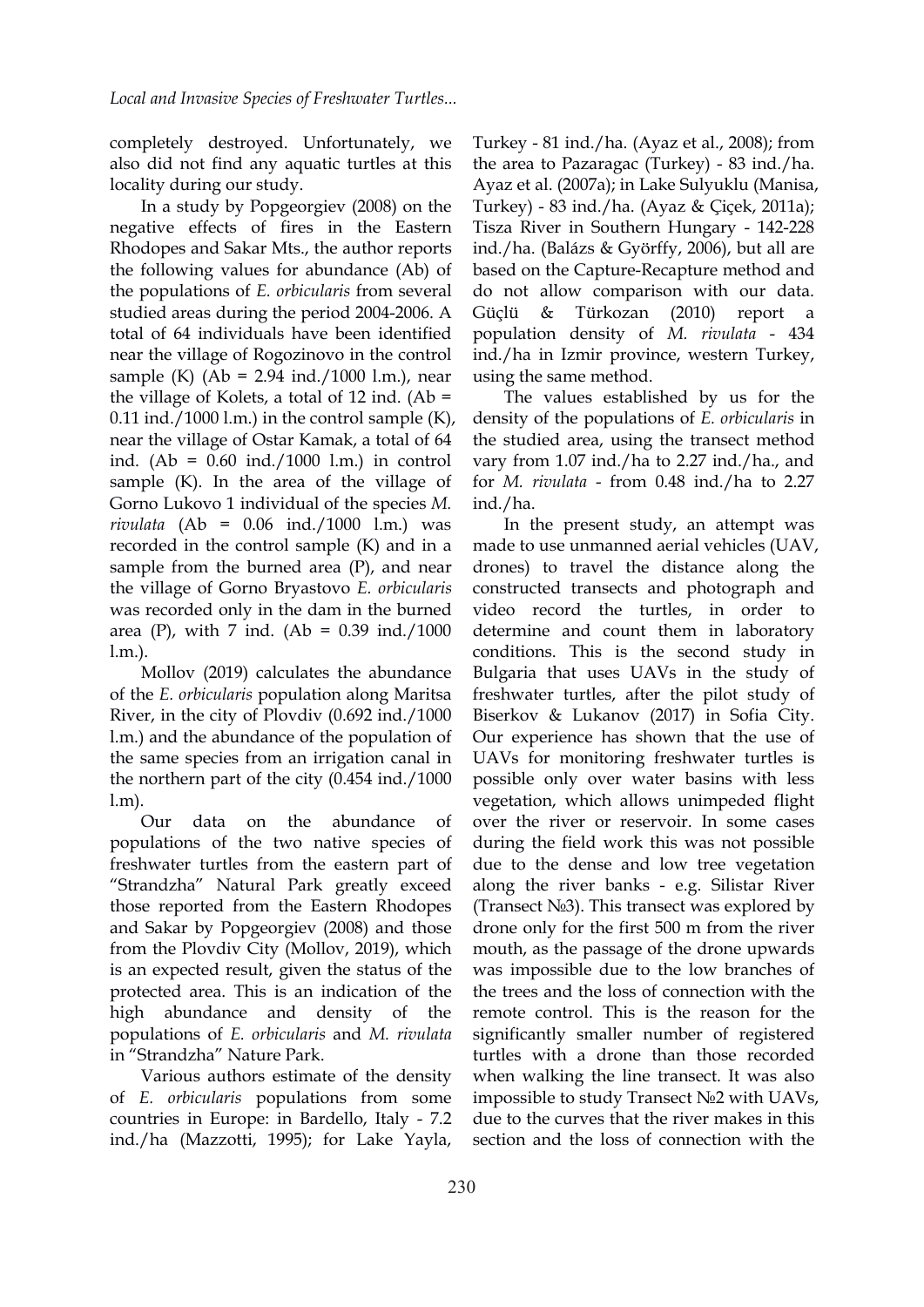drone. For this reason, and the densely completely traversed only by boat.

Despite the indisputable advantages that UAVs gives in the monitoring of freshwater turtles, they do not provide 100% imaging of the entire transect and registration of all turtles (Fig. 8 and 9).

Improvements in the technology of UAVs (drones) and in particular the cameras (higher resolution) will allow the capture of smaller species of herpetofauna, mainly terrestrial representatives (lizards, frogs, turtles, etc.). The study by Huerta et al.(2020) assesses whether UAV technology can be used as a method for passive study of herpetofauna species, in addition to River during the study. traditional research methods. It is possible that this method will be the main tool for future detection and monitoring of some species of the herpetofauna.

The UAVs equipment used in our study is a Phantom <sup>4</sup> Pro drone equipped with <sup>a</sup> 2.5 cm, 20-megapixel sensor capable of shooting 4K / <sup>60</sup> fps (ie 4000 horizontal pixel resolution at 60 fps), video with a flight time of 30 minutes (DJI Technology Inc. Shenzhen, China). Large (> 20

overgrown shores, this transect was recognized by video and photos taken up to 10 m cm) and brightly colored objects can be altitude by the drone. Small objects (<10 cm) are indistinguishable up to about 5 m altitude. Although the UAVs recognition method may not be a significant improvement in determining the presence or relative abundance of herpetofauna in the study areas, it has the advantage of providing the researcher with a video of the present species, which can be used later.

#### *Morphometric characteristics*

The morphometric parameters measured by us for*E. orbicularis* and *M. rivulata* from the Veleka and Silistar rivers are presented in Table. 6 and 7. Only *E. orbicularis* individuals were caught from the Veleka

The values of the main morphometric characteristics for both species of freshwater turtles presented by us fall within the ranges reported by other authors for these species from other European countries (Mazzotti, 1995; Ayaz & Çiçek, 2011a; Ayaz & Budak, 2008). However, due to the small number of individuals caught by us, we cannot make comparisons between the sexes and the two populations.



**Fig. 8.** *E. orbicularis,* captured with "Phantom 4 Pro" drone from 5 m altitude at Silistar River.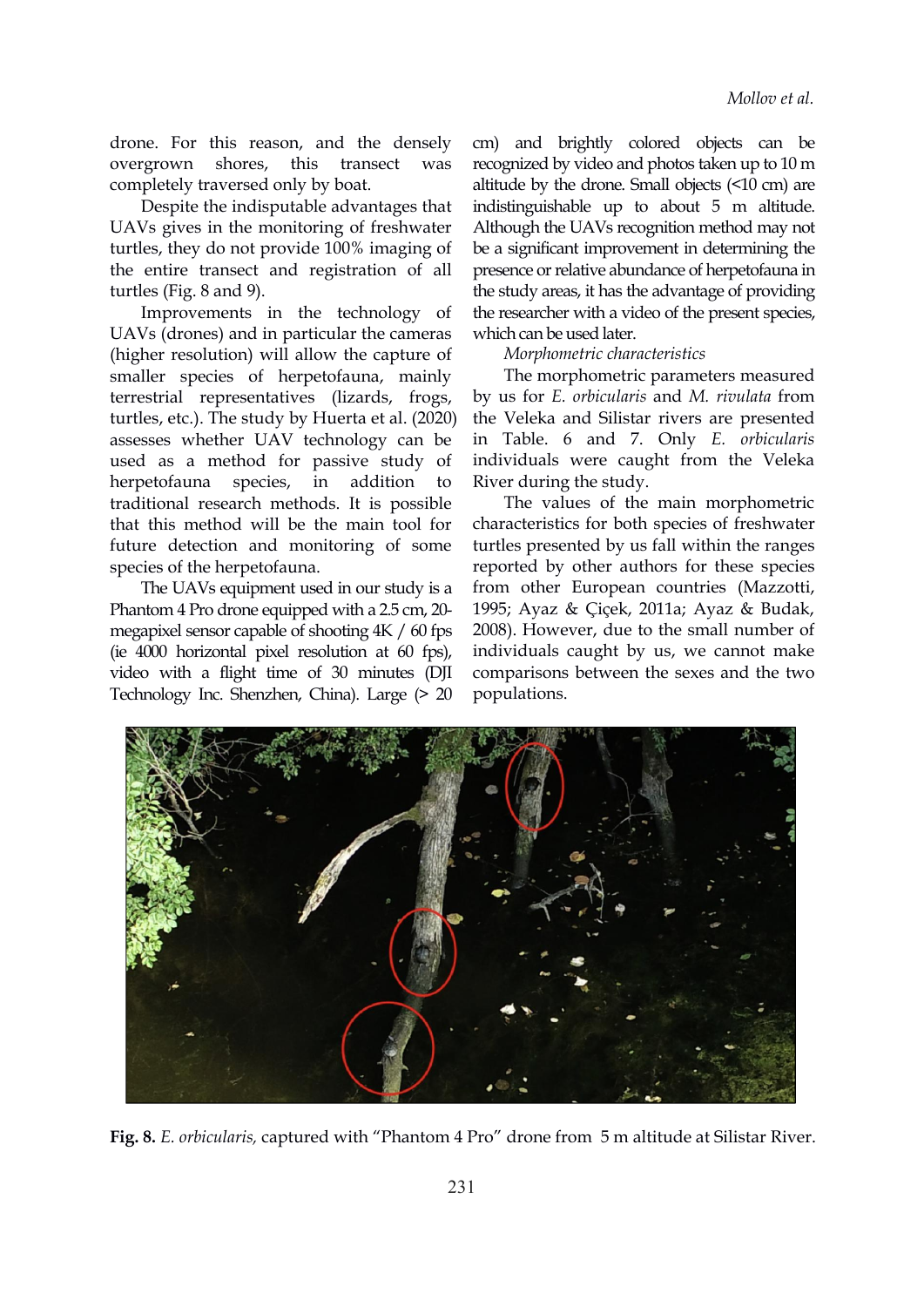*Local and Invasive Species of Freshwater Turtles...*



**Fig. 9.** *E. orbicularis,* captured with "MavicPro" drone from 5 m altitude at Silistar River.

The body condition index (BCI), calculated by us for E. orbicularis and M. rivulata from the two studied locations has positive values, although close to zero (Tables 6 and 7), which means that the weight of the studied aquatic turtles is close to expected one and the quality of the habitats is "good".

# *Sex and age ratio of the populations*

The sex ratio of the populations of *Emys orbicularis* was studied at Veleka River (Transect №1 and 2) and Silistar River (Transect №3), and that of *Mauremys rivulata*

only at Silistar River, due to the low number of captured individuals at Veleka River.

The population of *E. orbicularis* at Veleka River, showed a male-female ratio of 1:0.82 (n=20), and we did not record a statistically significant difference from the normal distribution - 1:1 ( $\chi^2$ =0.10025, df=1, p=0.75). We recorded a similar sex ratio at Silistar River - 1:0.7 (n=17), again without a statistically significant difference from the normal expected distribution - 1:1 ( $\chi^2$ =0.26, df=1,  $p=0.61$ ).

**Table 6.** Measured morphometric parameters in *E. orbicularis* from the mouth of the Veleka River. Mean values  $\pm$  standard deviation (SD) are presented. The abbreviations are indicated in the chapter "Material and Methods".

| Parameter           | Males $(n=2)$       | Females $(n=2)$      | Juveniles (n=1) |
|---------------------|---------------------|----------------------|-----------------|
| Body weight (BW), g | 572.50±123.73       | 495±28.28            | 60              |
| SCL, mm             | 146.50±9.19         | 132.5±1.41           | 65              |
| MPL, mm             | 140.50±0.19         | $127.5 \pm 3.53$     | 60              |
| $H$ , mm            | $62.5 \pm 9.19$     | $55.5 \pm 0.71$      | 28.1            |
| MCW, mm             | $110.50 \pm 2.69$   | 108.00±16.97         | 56              |
| SCL/MCW             | $1.32 \pm 0.049$    | $1.24 \pm 0.18$      | 1.16            |
| SCL/BW              | $0.26 \pm 0.042$    | $0.27 \pm 0.014$     | 1.08            |
| <b>BCI</b>          | $0.0052 \pm 0.0007$ | $0.0065 \pm 0.00099$ | 0.03            |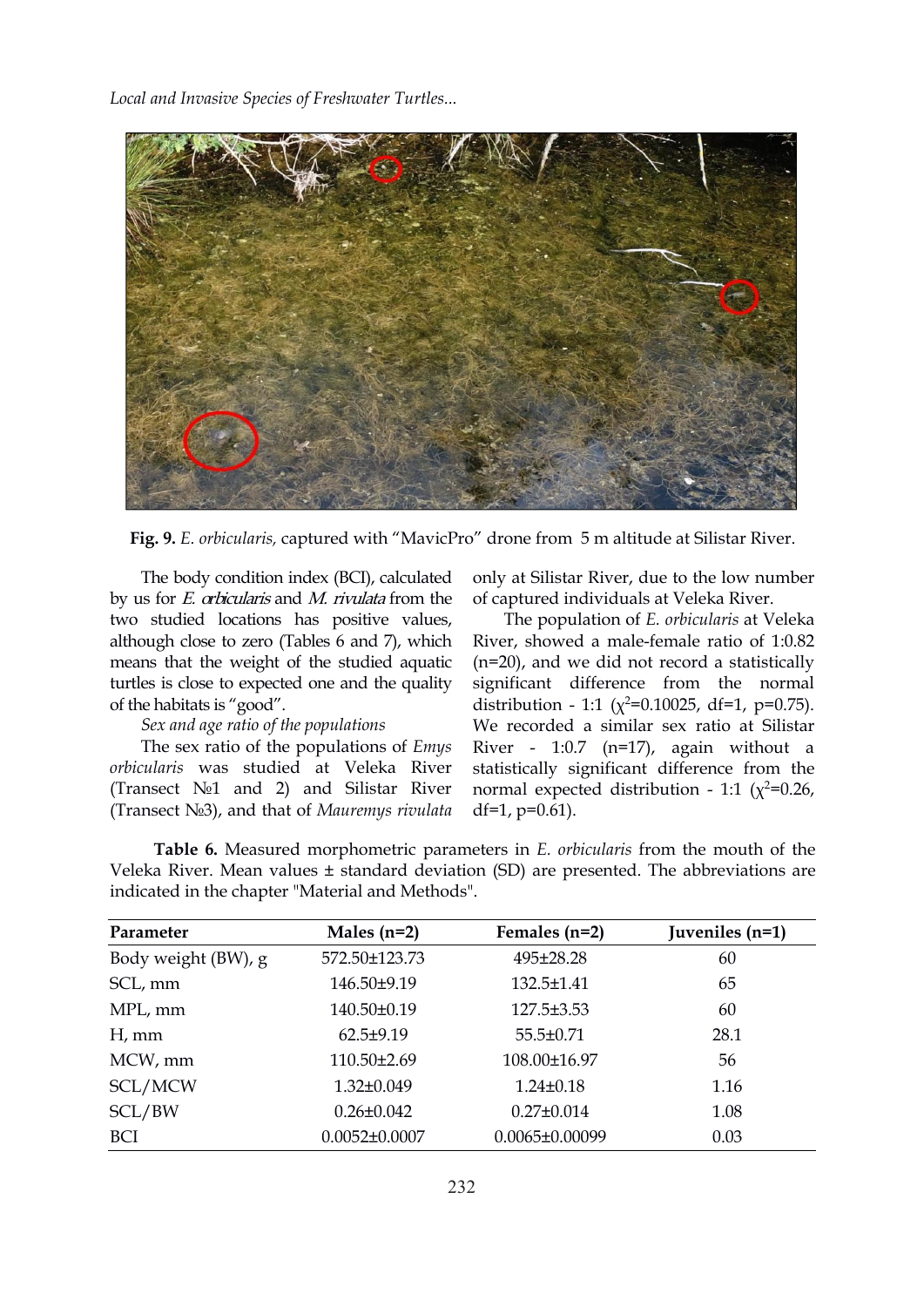**Table 7.** Measured morphometric parameters in *E. orbicularis* and *M. rivulata* from Silistar River. Mean values ± standard deviation (SD) are presented. The abbreviations are indicated in the chapter "Material and Methods".

|                           |                         | Emys orbicularis                                                                       |                             |                                       | Mauremys rivulata         |                             |  |  |  |  |  |  |
|---------------------------|-------------------------|----------------------------------------------------------------------------------------|-----------------------------|---------------------------------------|---------------------------|-----------------------------|--|--|--|--|--|--|
| Parameter                 | <b>Males</b><br>$(n=7)$ | Females<br>$(n=3)$                                                                     | <b>Juveniles</b><br>$(n=7)$ | <b>Males</b><br>$(n=3)$               | <b>Females</b><br>$(n=5)$ | <b>Juveniles</b><br>$(n=8)$ |  |  |  |  |  |  |
| Body weight<br>$(BW)$ , g |                         | 382.43±86.47 346.67±102.75 131.25±17.02 515.00±265.56 494.00±137.13 134.37±36.20       |                             |                                       |                           |                             |  |  |  |  |  |  |
| SCL, mm                   |                         | 134.03±6.68 128.67±12.66                                                               | 91.05±6.49                  | 163.37±41.30 149.50±12.76 103.76±9.55 |                           |                             |  |  |  |  |  |  |
| MPL, mm                   |                         | 119.10±9.03 118.33±15.57                                                               | $86.27 \pm 6.15$            | 133.90±26.42 135.50±11.14             |                           | 85.47±8.57                  |  |  |  |  |  |  |
| H, mm                     | 52.48±6.47              | 39.90±10.65                                                                            | 34.95±1.63                  | $52.53\pm26.42$                       | $60.10\pm7.15$            | 34.20±3.37                  |  |  |  |  |  |  |
| MCW, mm                   | 103.34±5.22             | 101.00±8.89                                                                            | 74.17±5.38                  | 114.83±21.03                          | $109.10\pm7.60$           | 76.09±6.58                  |  |  |  |  |  |  |
| SCL/MCW                   | $1.30 \pm 0.030$        | $1.27 \pm 0.023$                                                                       | $1.23 \pm 0.015$            | $1.41 \pm 0.11$                       | 1.37±0.077                | $1.36 \pm 0.033$            |  |  |  |  |  |  |
| SCL/BW                    | $0.36 \pm 0.059$        | $0.39 \pm 0.086$                                                                       | $0.70 \pm 0.056$            | $0.36 \pm 0.12$                       | $0.31 \pm 0.061$          | $0.81 \pm 0.15$             |  |  |  |  |  |  |
| <b>BCI</b>                |                         | $0.0069\pm0.0012$ $0.0096\pm0.0026$ $0.017\pm0.0022$ $0.0059\pm0.0031$ $0.005\pm0.001$ |                             |                                       |                           | $0.015 \pm 0.0033$          |  |  |  |  |  |  |

The sex ratio of the population of M. rivulata at Silistar River showed a male- p=0.0000001) female ratio of  $1:1.25$  (n=16), but again without a statistically significant difference from the expected normal distribution of 1:1  $(\chi^2=0.12, df=1, p=0.72)$ .

According to Mazzotti (1995), the ratio between males and females ind. of *E. orbicularis* population in Bardello, Italy is 1:2. In a population studied by Balázs & Györffy (2006) in southern Hungary, the sex ratio of *E. orbicularis* was approximately 1:1, slightly in favor of females. According to Ayaz et al. (2007a) near Pazaragac (Turkey) the sex ratio in adult *E. orbicularis* individuals was significantly in favor of males (2.02♂:1♀; p<0.001). Ayaz et al. (2008) reported a ratio of 54% males, 42% females, and 4% juveniles for *E.orbicularis* population, and overall sex ratio of 1.31:1 (659♂:504♀, p<0.001). Güçlü & Türkozan (2010) studied a population of *M. rivulata* in Izmir province, western Turkey and reported a sex structure (females:males:juveniles) in favor of the females (3.01:1.17:1).

Rifai & Amr (2004) calculate the ratio between males and females for *M. rivulata*  $(1:1.3)$ , as their data are similar to ours from Silistar River - 1:1,25, in favor for the females.

The age structure of the population of *E. orbicularis* at Veleka River has a visible,

statistically significant  $(x^2=31.671, df=2,$ predominance of adult individuals (n=53), followed by subadults (n=14) and the lowest share of juveniles (n=2). The population at Silistar River is again dominated by adults (n=23), as the share of subadults (n=13) and juveniles (n=10) is almost equal, and here we did not find a statistically significant difference from the normal expected distribution 1:1:1  $(x^2=2.81, df=2, p=0.24).$ 

For *M. rivulata,* the age structure of the Veleka River population is with a slight dominance of adult individuals (n=9), followed by subadults (n=5) and juveniles (n=4) are almost equal  $(x^2=1.09, df=2,$ p=0.58), while the population at Silistar River showed dominance of adults (n=24), followed by juveniles (n=12) and subadults (n=8), without a statistically significant difference from the normal expected distribution 1:1:1 ( $\chi^2$ =4.38, df=2, p=0.11).

The low proportion of juveniles in three of the studied four populations of the two species of freshwater turtles does not necessarily mean that these populations are decreasing. It should be noted that the juveniles are the most difficult to register due to their small size and more discrete way of life. In the area of Silistar River, at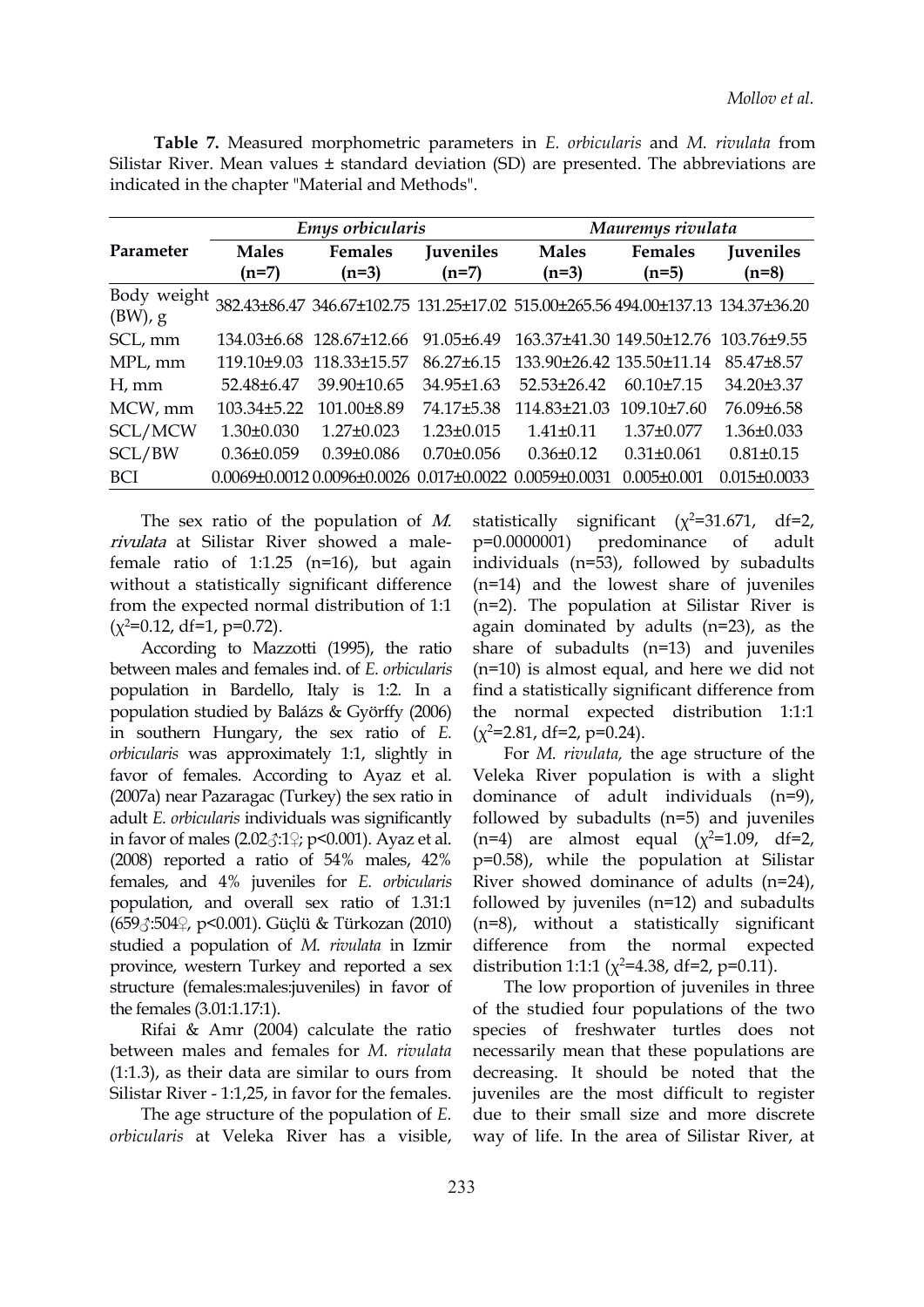coordinates N42° 01.366', E28° 00.506' we found 3 hatchlings of a freshwater turtle, as the number of hatched eggs in each varied from 7 to 9. Unfortunately, based only on the shells of the eggs we can not determine the species, but this is a possible proof that the two species of native freshwater turtles are breeding successfully and in all probability their populations in the area of the Silistar and Veleka rivers are stable.

Similar results were reported in study by Mollov (2019), using the same methodology, the age structure of the *E. orbicularis* population from Maritsa River in Plovdiv City, showed a ratio between the three age groups (Ad:Sub:Juv) 1:0.75.:0.5, with the largest proportion of adults  $(x^2=0.67; df=2;$  are four p=0.72). In a study by Vamberger et al. (2017) in the largest swamp in Slovenia, 20% of the *E. orbicularis* caught were subadult. In a one year observation of a population of *E.*<br>*orbicularis* in the "Los Aribes del Duero" Nature Park (Zamora, Spain), Alarcos et al.(2008) calculated the percentage of adult individuals - 87.2%, using a transect method to study the population, in combination with other methods.

## *Conservation significance and threats*

Both species of native freshwater turtles are of high importance for the conservation of the biodiversity, according to the National and European environmental legislation.

During the present study, we identified the following threats for the freshwater turtles in the study area:

- Disturbance from tourists, especially during the active summer season (July- August). A stream of tourists, using boats, kayaks and other vessels, enter the Veleka River and disturb the turtles. Near the mouth of Silistar River there is a well developed camping area near the river itself, which also disturbs our two native species.

- Aquatic turtles are caught accidentally on the hooks of fishermen, and according to Beshkov (1993), most of them are often killed afterwards. On the Silistar River we captured a *M. rivulata* individual with a

hook stuck in its mouth, as well as observations of numerous cases of illegal fishing in the mouth of Veleka River.

- We recorded two adult individuals of *Trachemys scripta elegans* - one at the mouth of Veleka River and one a little further upstream. The uncontrolled release of*T. scripta* and its subspecies into various water bodies is leading to the potential spread of this highly invasive species.

#### **Conclusions**

1. In the study area, for the period of the study, we found both native species of freshwater turtles, in all major rivers. In most of the researched localities the species are found sympatrically and *E. orbicularis* is the predominant species.

2. In the area of Veleka River *E. orbicularis* is found mainly in the lower to middle parts of the studied area, and *M. rivulata* is observed mostly in the middle to the upper sections, while in the area of the Silistar River *M. rivulata* is found mainly in the lower sections of the river, near the mouth, and *E. orbicularis* - higher upstream in the study area.

3. The populations of both species are characterized by medium to high values of abundance and density (compared to other regions in the country).

4. The sex ratio of the populations of the two species shows a ratio close to 1:1, with a slight predominance of the males. The age structure shows the predominance of adults from both species, with almost equal ratio of subadult and juvenile individuals.

5. The body condition index (BCI) shows values above zero in all studied individuals of both species, which is an indirect indication of good health status of the turtles and the good condition of the surveyed habitats.

6. Both species of freshwater turtles are characterized by a high conservation status, and the threats we recorded in the study area are disturbance by the tourist flow (especially along Veleka and Silistar rivers),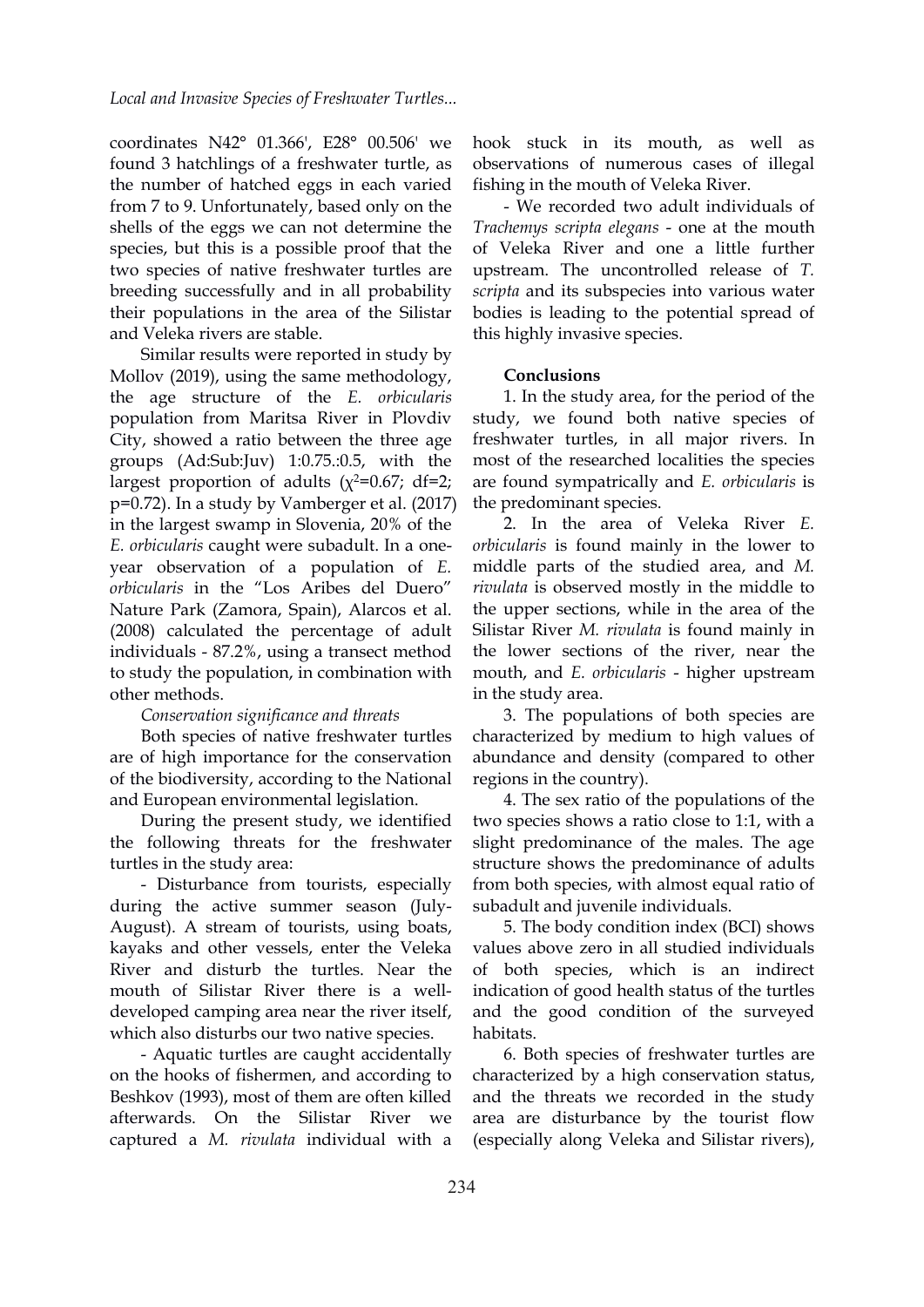involuntary capture of individuals by fishermen, as well as the presence of the invasive species of red-eared slider (*Trachemys scripta elegans*), in the area of Veleka River. We propose to ban the import and sale in pet stores of *T. s. trostii* (*T. s. elegans* and *T. s. scripta* are already banned), as well as raising public awareness of the problem, building appropriate centers for the invasive turtle species, collected from the wild, as a more ethical and environmentally morphology of safe alternative for dealing with unwanted pets and eliminating established populations by removing individuals from the wild.

#### Acknowledgements

The present work was carried out with the financial support of the Bulgarian Biodiversity Foundation, through a size of European pond turtles (*Emys* competition for support of works under the project "Game Over? Do not let the climate change end the game.", 2021.

This research is also conducted under the project "BSB ECO MONITORING - 884" Joint Monitoring for Environmental Protection in BSB countries (2020-2022). Joint Operational Program for Cross-Border Cooperation under the European Neighborhood Instrument "Black Sea Basin 2014-2020", funded by the European Neighborhood Instrument. Association for Culture, Technology, Education and Development - Plovdiv University - Strandzha Nature Park.

The authors would like to express their sincere gratitude to Assoc. Prof. Dilian Georgiev for some of the data on the distribution of *E. orbicularis* in the researched area and to Emil Yordanov for our joint field work, piloting and video recording with unmanned aerial vehicles (UAVs).

# **References**

Alarcos, G., Ortiz-Santaliestra, M., Fernández- Beneítez M., Lizana M. & Madrigal- González J. (2008). Preliminary data on the structure of freshwater turtle *Mauremys leprosa*) in a stream in the

Natural Park of Los Arribes del Duero (Zamora, Spain). *Revista Española de Herpetología,* 22, 33-43.

- Alcayde, V. (2007). *Morfología y estructura de las poblaciones de Galápago Europeo (Emys orbicularis) en la comunitat Valenciana.* Universitat de València, Institut Cavanilles de Biodiversitat I Biologia Evolutia, 46 p.
- Ayaz, D. & Budak, A. (2008). Distribution and morphology of *Mauremys rivulata* (Valenciennes, 1833) (Reptilia: Testudines: Geoemydidae) in the Lake district and Mediterranean region of Turkey. *Turkish Journal of Zoology,* 32(2), 137-145.
- Ayaz, D., Fritz, U., Tok, C., Mermer, A., Tosunoglu, M., Afsar, M. & Çiçek, K. (2007a). Population estimate and body *orbicularis*) from Pazaragac (Afyonkarahisar/Turkey). Bratislava. *Biologia, Section Zoology,* 62/2, 225-227. doi: [10.2478/s11756-007-0035-2.](https://doi.org/10.2478/s11756-007-0035-2)
- Ayaz, D., Tok, C. & Çiçek, K. (2007b). Overwintered hatchling of *Emys orbicularis* (Linnaeus, 1758) observed in Turkey. Wien. *Herpetozoa,* 19(3/4), 189-192.
- Ayaz, D., Fritz, U. & Atatur, M. (2007c). Morphological comparison of *Emys orbicularis* (Linnaeus, 1758) in European Turkey and Eastern Bulgaria. (Testudines: Emydidae). *Herpetozoa,* 20  $(1/2)$ , 11-20.
- Аyaz, D., Fritz, U., Atatur, M., Mermer, A., Çiçek, K. & Afsar, M. (2008). Aspect of Population Structure of the European Pond Turtle (*Emys orbicularis*) in Lake Yayla, Western Anatolia, Turkey. *Journal of Herpetology,* 42(3), 518-522. doi: [10.1670/07-096.1](https://doi.org/10.1670/07-096.1).
- Аyaz, D. & Çiçek, K. (2011a). Data on the population structure of the European Pond Turtle, *Emys orbicularis* (Linnaeus, Sülüklü (Western (Testudines: Emydidae). *Herpetozoa,* 24(1/2), 33-41.
- populations (*Emys orbicularis* and Аyaz, D. & Çiçek, K. (2011b). Overwintering of hatchling Western Caspian Turtles,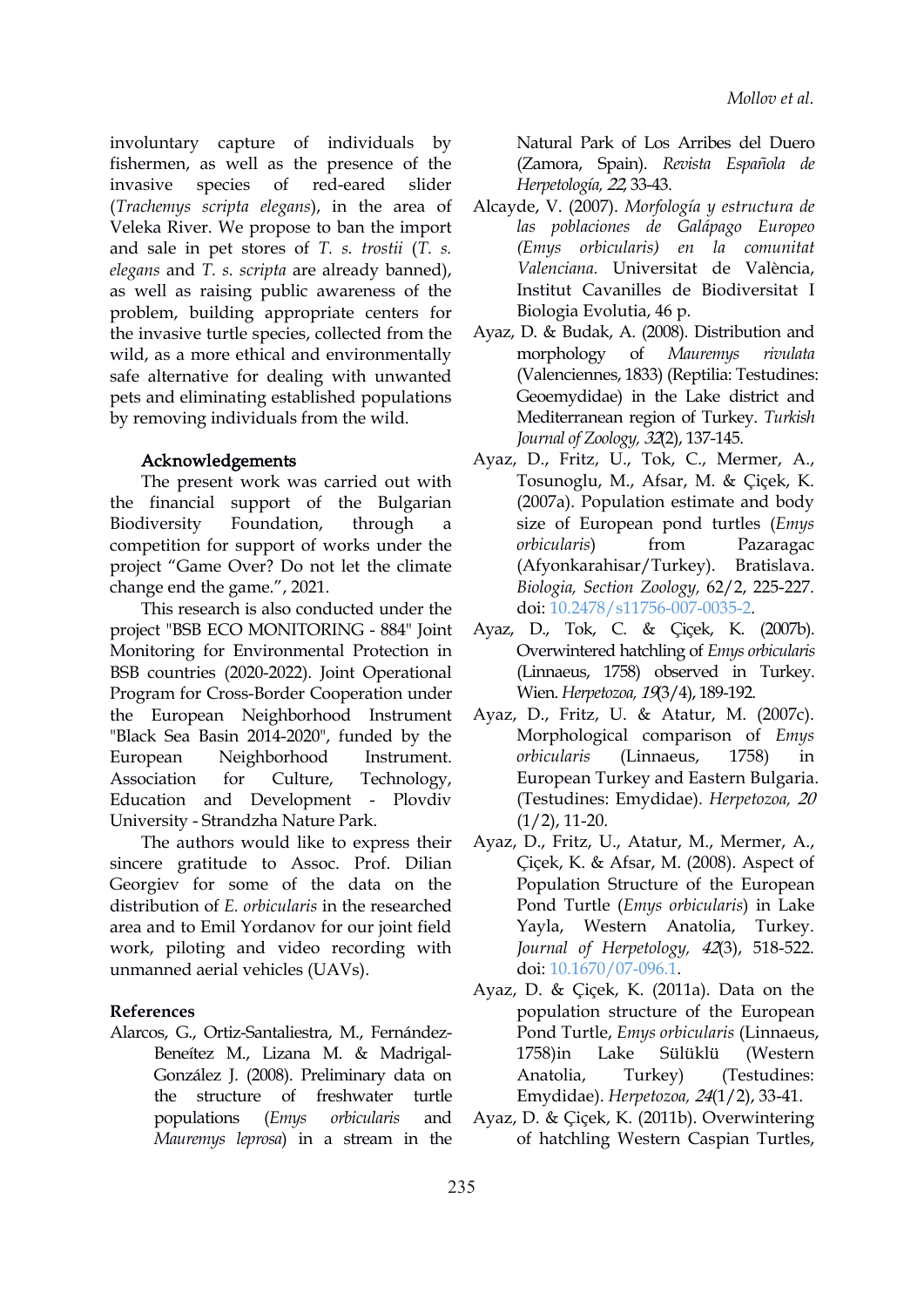*Local and Invasive Species of Freshwater Turtles...*

*Mauremys rivulata,* in Great Menderes Delta (Turkey). *Boletín de la Asociación Herpetológica Española,* 22, 74-77.

- Balázs, E. & Györffy, G. (2006). Investigation of the European pond turtle (*Emys orbicularis* Linnaeus, 1758) population living in a backwater near the river Tisza, Southern Hungary. *Tiscia,* 35, 55-64.
- Bannikov, A., Darevskii, I., Ishtenko, V., Rustamov, A. & Shterbak, N. (1977). *A Guide to the Amphibians and Reptiles of the USSR.* Prosveshtenie, Moscow. (In Russian).
- Beshkov, V. (1987). Balkan pond terrapin numbers (*Mauremys caspica rivulata* (Valenciennes) in Bulgaria. *Ekologia, BAS, 20,* 38-62. (In Bulgarian).
- Beshkov, V. (1993). Amphibia and Reptilia. In Saklayan M. (Ed.): National Strategy for Biodiversity Conservation, Main Reports, <sup>1</sup>, pp. 567-584. (In Bulgarian).
- Biserkov, V., Naumov, B., Tzankov, N., Stoyanov, A., Petrov, B., Dobrev, D. & Stoev, P. (2007). *A field guide to Amphibians and Reptiles of Bulgaria*. Sofia, Green Balkans, 196 p. (In Bulgarian, English summary).
- Biserkov, V. & Lukanov, P. (2017). Unmanned Namaqualand speckled Aerial Vehicles (UAVs) for Surveying Freshwater Turtle Populations: *zoologica bulgarica, Suppl. 10,* 161-163.
- Charette, R. (1999). *CITES Identification Guide - Turtles & Tortoises.* Environment Canada, 32 p.
- Çiçek, K. & Ayaz, D. (2015). Does the red eared slider (*Trachemys scripta elegans*) breed in Turkey? *Hyla: Herpetological Bulletin,* 1, 4-10.
- Fowler, J., Cohen, L. & Jarvis, P. (1998). *Practical Statistics for Field Biology.* John Wiley & Sons, 259 p.
- Garmin Ltd. (1996). BaseCamp. Retrieved from: [garmin.com.](https://www.garmin.com/en-US/software/basecamp/)
- Güçlü, Ö. & Türkozan, O. (2010). Population structure of *Mauremys rivulata* in western Turkey. *Turkish Journal of Zoology, 34*(3), 385-391. doi: [10.3906/zoo-0811-18](https://doi.org/10.3906/zoo-0811-18).
- Hammer, Ø., Harper, D. & Ryan, P. (2001). Paleontological statistics software: Package for education and data analysis. *Palaeontologia Electronica, 4*(1), pp. 9.
- Huerta, J., Henke, S., Perotto-Baldivieso, H., Wester, D. & Page, M. (2020). Ability of Observers to Detect Herpetofaunal Models Using Video from Unmanned Aerial Vehicles. *Herpetological Review, 51*(1), 11-17.
- (2021). Global Invasive Species Database, Invasive Species Specialist Group. Retrieved from: [iucngisd.org.](http://www.iucngisd.org/gisd/100_worst.php)
- Kornilev, Y., Popgeorgiev, G., Naumov, B., Stoyanov, A. & Tzankov, N. (2017). Updated Distribution and Ecological Requirements of the Native Freshwater Turtles in Bulgaria. *Acta zoologica bulgarica, Suppl. 10*, 65-76.
- Kotenko, T. (2000). The European pond turtle (*Emys orbicularis*) in the Steppe Zone of the Ukraine. *Stapfia 69. zugleich Kataloge des OÖ. Landesmuseums, Neue Folge Nr. 149,* pp. 87-106.
- Loehr, V., Henen, B. & Hofmeyr, M. (2004). Reproduction of the smallest tortoise, the Namaqualand speckled padloper, Homopus signatus signatus. *Herpetologica, 60,* 444–454. doi: [10.1655/03-59.](https://doi.org/10.1655/03-59)
- Methodology Adjustment. *Acta* Mazzotti, S. (1995). Population structure of *Emys orbicularis* in the Bardello (Po Delta, northern Italy). *Amphibia-Reptilia, 16*(1), 77-85. doi: [10.1163/156853895X00217.](https://doi.org/10.1163/156853895X00217)
	- Mollov, I. (2019). Influence of Urbanization on the Populations of the European Pond Turtle *Emys orbicularis* (L., 1758) in the City of Plovdiv (Bulgaria). *Ecologia Balkanica, 11*(2), 269-278.
	- Petrov, B. (2007). Amphibians and reptiles of Bulgaria: fauna, vertical distribution, zoogeography, and conservation. In V. Fet, A. Popov (Eds.), Biogeography and Ecology of Bulgaria, Sofia, Springer, Dordrecht. pp. 85-107.
	- Popgeorgiev, G. (2008). *Herpetofauna in burned areas of the Eastern Rhodopes and Sakar: rates of development.* Agricultural